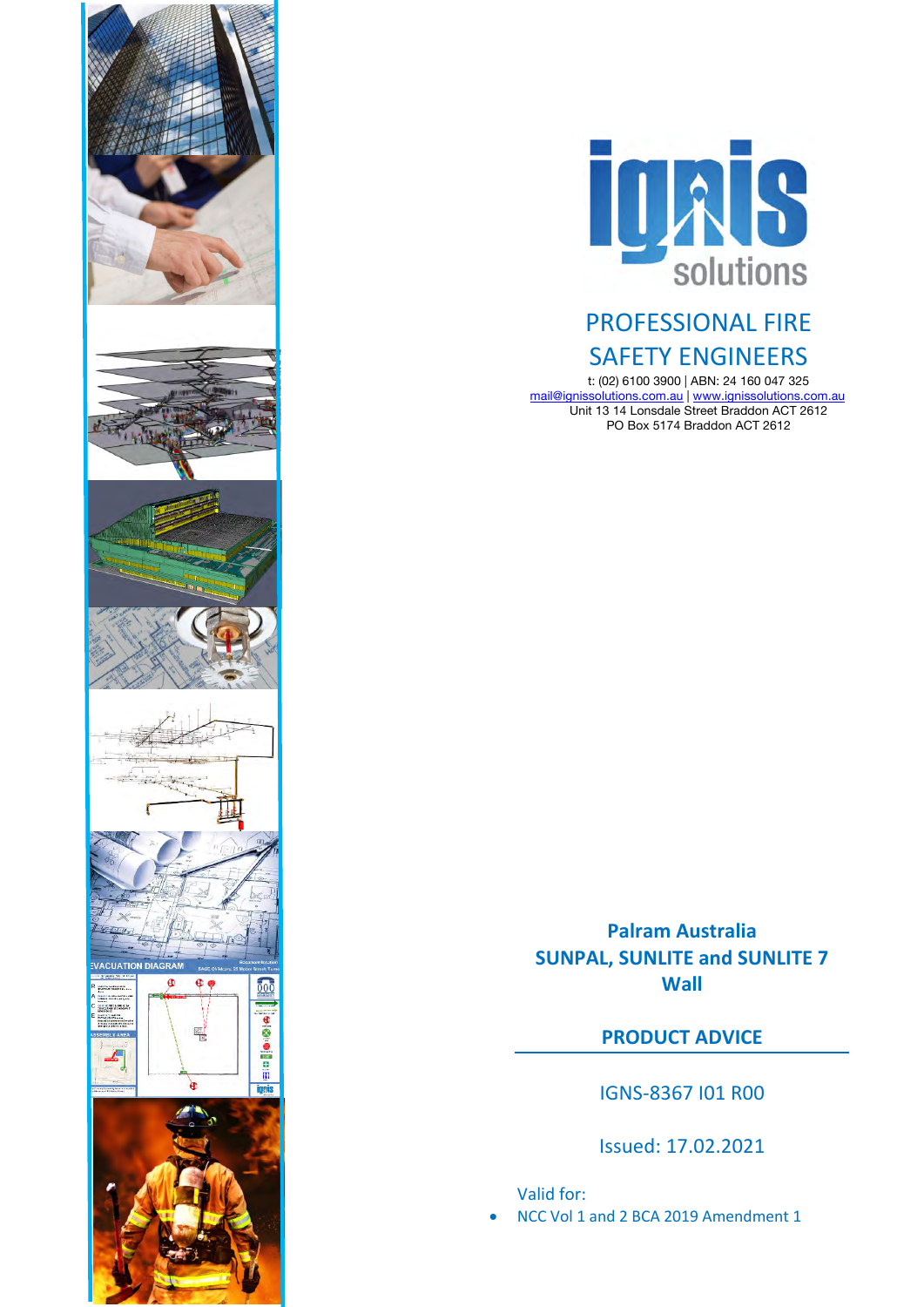



# **DOCUMENT REVISION HISTORY**

| <b>Issue</b> | <b>Revision</b>    | <b>Date</b> | <b>Purpose of Issue</b> | <b>Prepared by</b> | <b>Reviewed by</b> |
|--------------|--------------------|-------------|-------------------------|--------------------|--------------------|
| 01           | 00 D <sub>00</sub> | 08-02-2021  | Draft Document          |                    | <b>BHB</b>         |
| 01           | 00                 | 17-02-2021  | Finalised               |                    | <b>BHB</b>         |
|              |                    |             |                         |                    |                    |

### **Client / Manufacturer**

**Palram Australia** 74 Christable Way Landsdale WA 6065

Written by **Christopher Joseph** Engineering Student

Authorised by

**Benjamin Hughes-Brown |** FIEAust CPEng NER APEC Engineer IntPE(Aus) Chartered Professional Engineer CPEng, NER (Fire Safety / Mech) 2590091, RPEQ 11498, BPB-C10-1875, EF-39394 MFireSafety (UWS), BEng (UTS), GradDipBushFire (UWS), DipEngPrac (UTS), DipEng (CIT)

#### **Copyright ©**

All rights reserved. No part of the content of this document may be reproduced, published, transmitted or adapted in any form or by any means without the written permission of the Ignis Solutions Pty Ltd.

#### **Disclaimer**

The information contained in this document is provided for the sole use of the recipient and no reliance should be placed on the information by any other person. In the event that the information is disclosed or furnished to any other person, Ignis Solutions Pty Ltd accepts no liability for any loss or damage incurred by that person whatsoever as a result of using the information.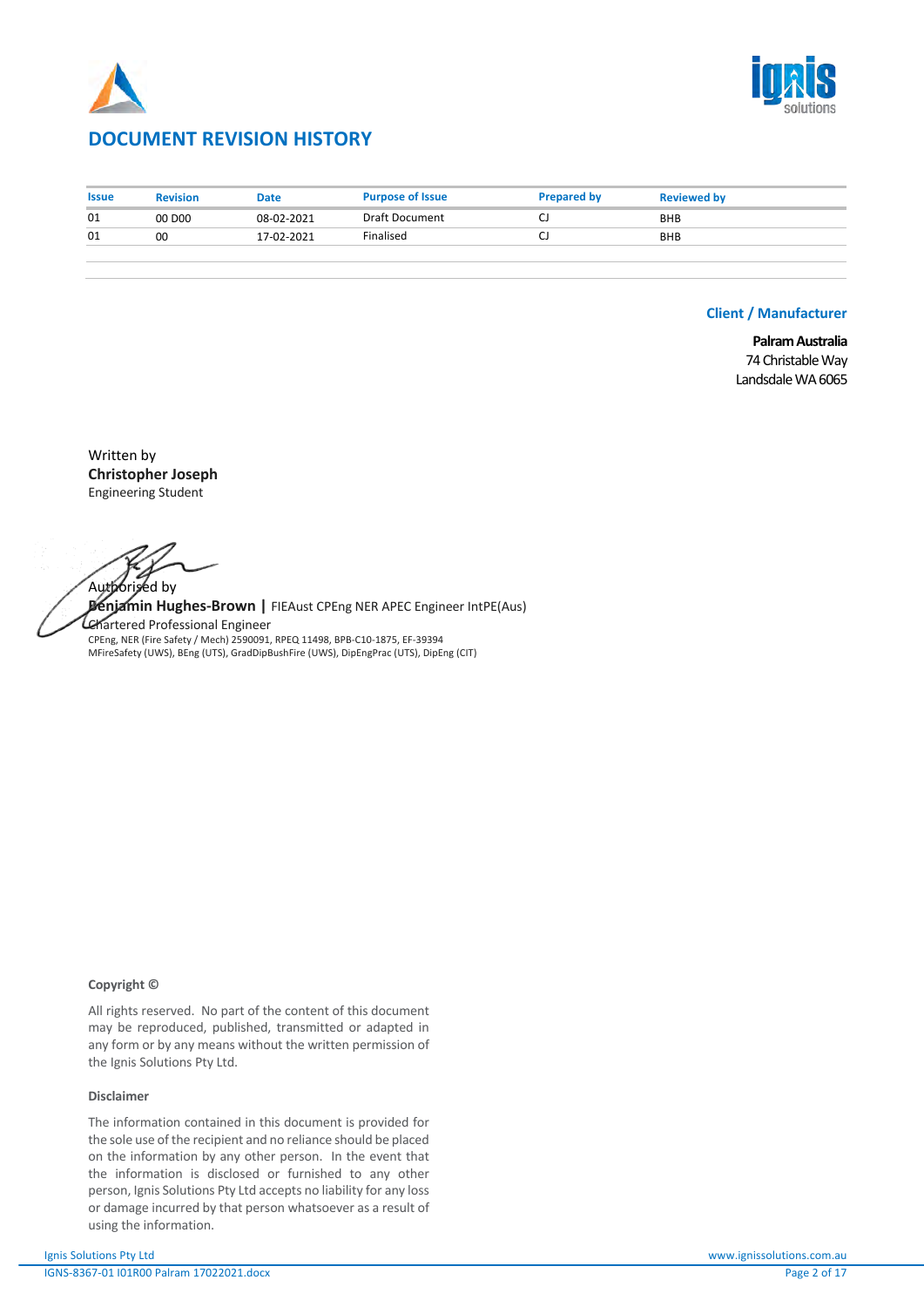



# **CONDITIONS AND LIMITATIONS**

This assessment report does not provide an endorsement by Ignis Solutions Pty Ltd of the actual product evaluated.

The conclusions of this assessment may be used to directly assess fire hazard, but it should be recognised that a single test method will not provide a full assessment of fire hazards under all conditions.

Because of the nature of fire testing, and the consequent difficulty in quantifying the uncertainty of measurement, it is not possible to provide a stated degree of accuracy. The inherent variability in test procedures, materials and methods of construction, and installation may lead to variations in performance between elements of similar construction.

The assessment can therefore relate only to the actual prototype test specimens, testing conditions and methodology described in the referenced documents, and does not imply any performance abilities of constructions of subsequent manufacture.

This assessment is based on information and experience available at the time of preparation. The published procedures for the conduct of tests and the assessment of test results are the subject of constant review and improvement and it is recommended that this report is reviewed on or, before, the stated expiry date.

This report is prepared in good faith and with due care for information purposes only, and should not be relied upon as providing any warranty or guarantee. In particular, attention is drawn to the nature of the inspection and investigations undertaken and the limitations these impose in determining with accuracy the state of the building, its services or equipment and life safety.

Ignis Solutions' involvement in the Project is limited to the role outlined in section 2 'Scope of Service' of the Letter. This report reflects that role. Any reliance on, or use of, this report for purposes outside the scope of service is at the user's own risk.

Ignis Solutions shall not be held liable for any loss or damage resulting from any defect of the building or its services or equipment or for any non compliance of the building or its services or equipment with any legislative or operational requirement, whether or not such defect or non-compliance is referred to or reported upon in this report, unless such defect or non-compliance should have been apparent to a competent engineer undertaking the evaluation of the type undertaken for the purpose of preparation of this report.

Ignis Solutions has carefully reviewed and applied to the best of our ability the requirements of local Legislation, the current NCC and the International Fire Engineering Guidelines. Any changes to the reference documents including the NCC should warrant a review of this report.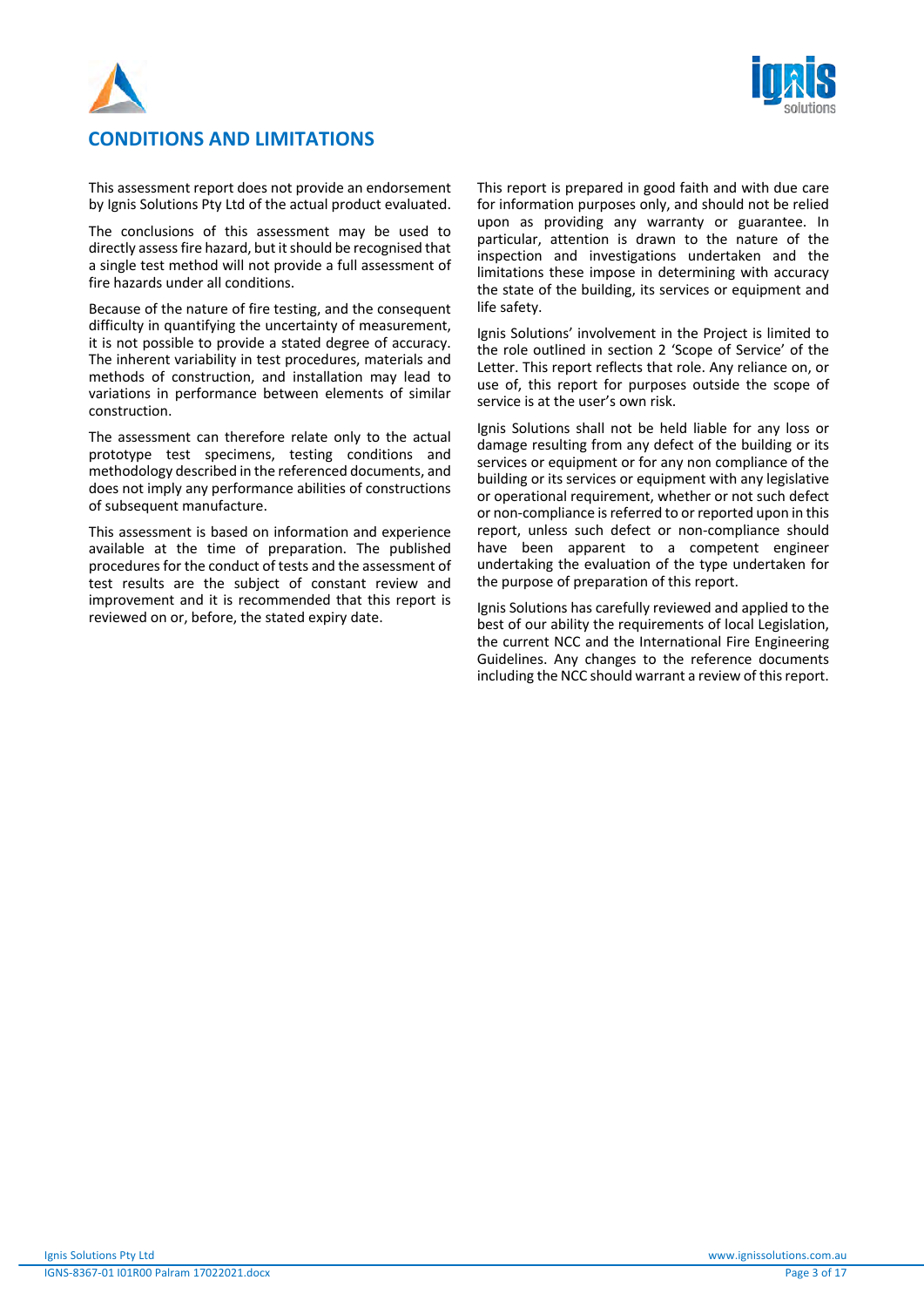



# **TABLE OF CONTENTS**

| CONDITIONS AND LIMITATIONS EXPERIENCE AND RESIDENCE AND RESIDENCE AND RESIDENCE AND RESIDENCE AND RESIDENCE AND RESIDENCE AND RESIDENCE AND RESIDENCE AND RESIDENCE AND RESIDENCE AND RESIDENCE AND RESIDENCE AND RESIDENCE AN |                                                                                      | Ш              |
|--------------------------------------------------------------------------------------------------------------------------------------------------------------------------------------------------------------------------------|--------------------------------------------------------------------------------------|----------------|
| $\mathbf{1}$                                                                                                                                                                                                                   |                                                                                      | - 5            |
|                                                                                                                                                                                                                                | 1.1 General                                                                          | 5              |
| $\mathbf{2}$                                                                                                                                                                                                                   |                                                                                      | 7              |
|                                                                                                                                                                                                                                | 2.1 Rooflights                                                                       | $\overline{7}$ |
|                                                                                                                                                                                                                                | 2.2 External Walls                                                                   | 9              |
|                                                                                                                                                                                                                                | 2.3 Internal Walls                                                                   | 10             |
|                                                                                                                                                                                                                                | 2.4 Ancillary Elements                                                               | 12             |
| $\overline{\mathbf{3}}$                                                                                                                                                                                                        | <b>DEFINITIONS AND REFERENCES EXAMPLE 2008 12:25 THE SET OF STATE AND REFERENCES</b> | 15             |
|                                                                                                                                                                                                                                | 3.1 Definitions                                                                      | 15             |
|                                                                                                                                                                                                                                | 3.2 References                                                                       | 15             |
| 4                                                                                                                                                                                                                              | <b>SUMMARY</b>                                                                       | <b>16</b>      |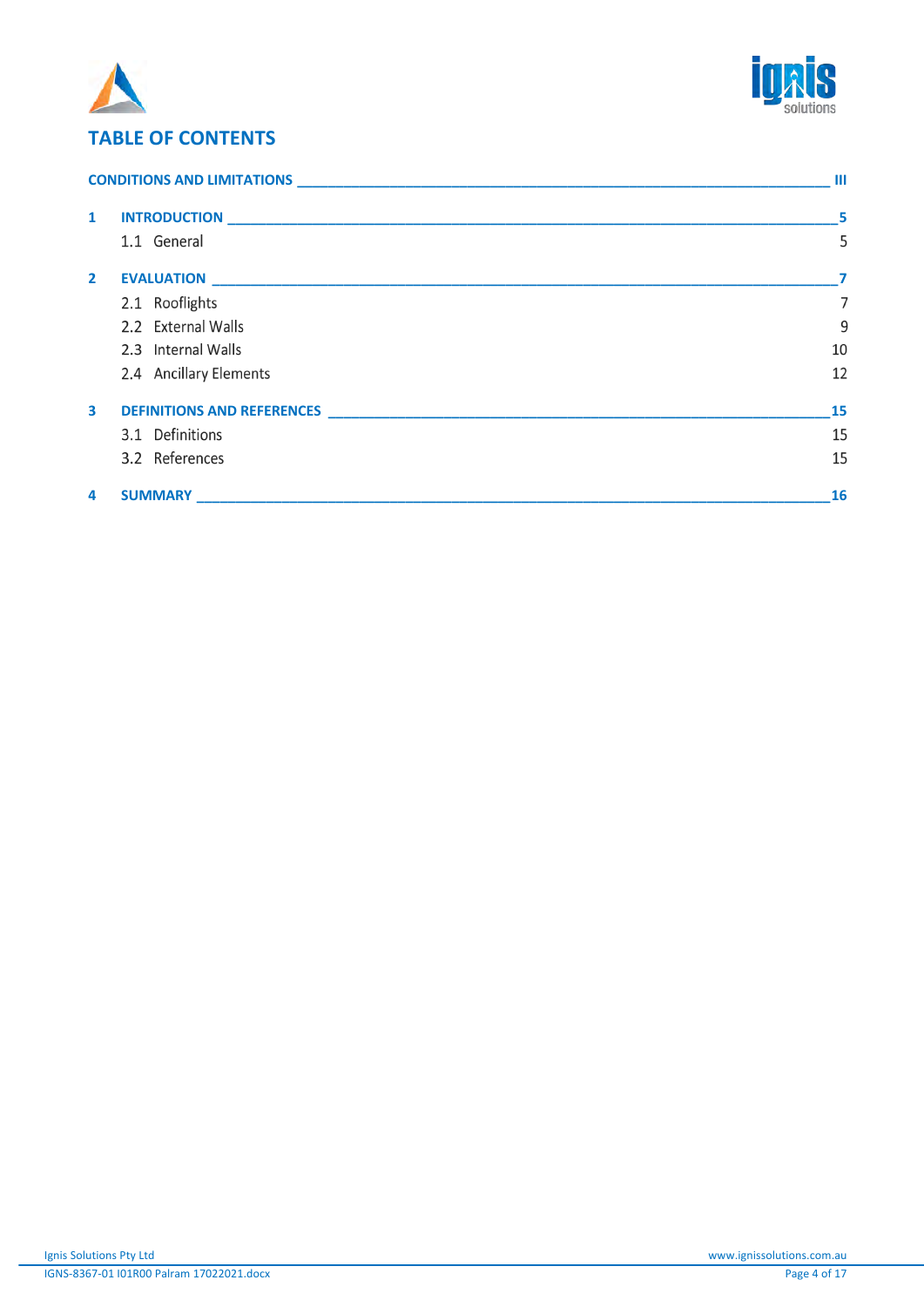



# **1 INTRODUCTION**

# 1.1 General

The purpose of this report is to evaluate the applicable use of the Palram Australia products listed below as various building elements against the National Construction Code – Volume One Amendment 1– Building Code of Australia 2019 (BCA Volume 1) and National Construction Code – Volume Two Amendment 1– Building Code of Australia 2019 (BCA Volume 2).

Product 1. SUNPAL Multiwall Polycarbonate Standing Seam Architectural System

Product 2. SUNLITE Twin-Wall Polycarbonate Sheet

Product 3. SUNLITE 7 Multiwall Polycarbonate Sheet

The SUNPAL, SUNLITE and SUNLITE 7 Wall systems are comprised of an extruded resin internal structure sandwiched by 50-micron UV layers. The SUNPAL, SUNLITE and SUNLITE 7 Wall systems are available in varying sizes and thicknesses.

The SUNPAL 18mm system has been tested by Ignis Labs in accordance with AS ISO 9705 and reported in their test report IGNL-4179-06R I01R00 dated 12 January 2021. Ignis Solutions has evaluated this test in accordance with AS 5637.1 (IGNS-8367 I01R01 dated 18 January 2021) and determined that the SUNPAL 18mm system achieves a Group 1 classification with a SMOGRA $_{RC}$  68.51 m<sup>2</sup>/s<sup>2</sup> x 1000.

| <b>BCA Clause</b>                          | <b>SUNPAL 18mm</b> | <b>Test Report</b>                        |  |  |
|--------------------------------------------|--------------------|-------------------------------------------|--|--|
| Clause C1.10, Specification C1.10 Clause 4 |                    | IGNL-4179-06R I01R00 Test Report 12012021 |  |  |
| AS ISO 9705:2003 Test                      |                    |                                           |  |  |
| Group Number                               |                    |                                           |  |  |
| <b>SMOGRARC</b>                            |                    | 68.51 ( $\frac{m^2}{s^2}$ x1000)          |  |  |

The Group 1 classification achieved by SUNPAL 18mm is deemed to be representative of the group number of the SUNLITE and SUNLITE 7 Wall system based on their identical material composition and similar construction.

The SUNLITE (Twin-wall Polycarbonate Sheet) 10.2mm has been tested by Exova Warringtonfire and reported in their test report 424748-00a.2 in accordance with AS/NZS 1530.3.

| <b>BCA Clause</b>                          | <b>SUNLITE 10mm</b> | <b>Test Report</b>                |
|--------------------------------------------|---------------------|-----------------------------------|
| Clause C1.14, Specification C1.10 Clause 7 |                     | <b>Exova Warrington Fire</b>      |
|                                            |                     | Test Report 424748-00a.2 06062016 |
| AS/NZS 1530.3:1999 Test                    |                     |                                   |
| Ignitability Index                         |                     | 0                                 |
| Spread of Flame Index                      |                     | 0                                 |
| Heat Evolved Index                         |                     | 0                                 |
| Smoke Developed Index                      |                     |                                   |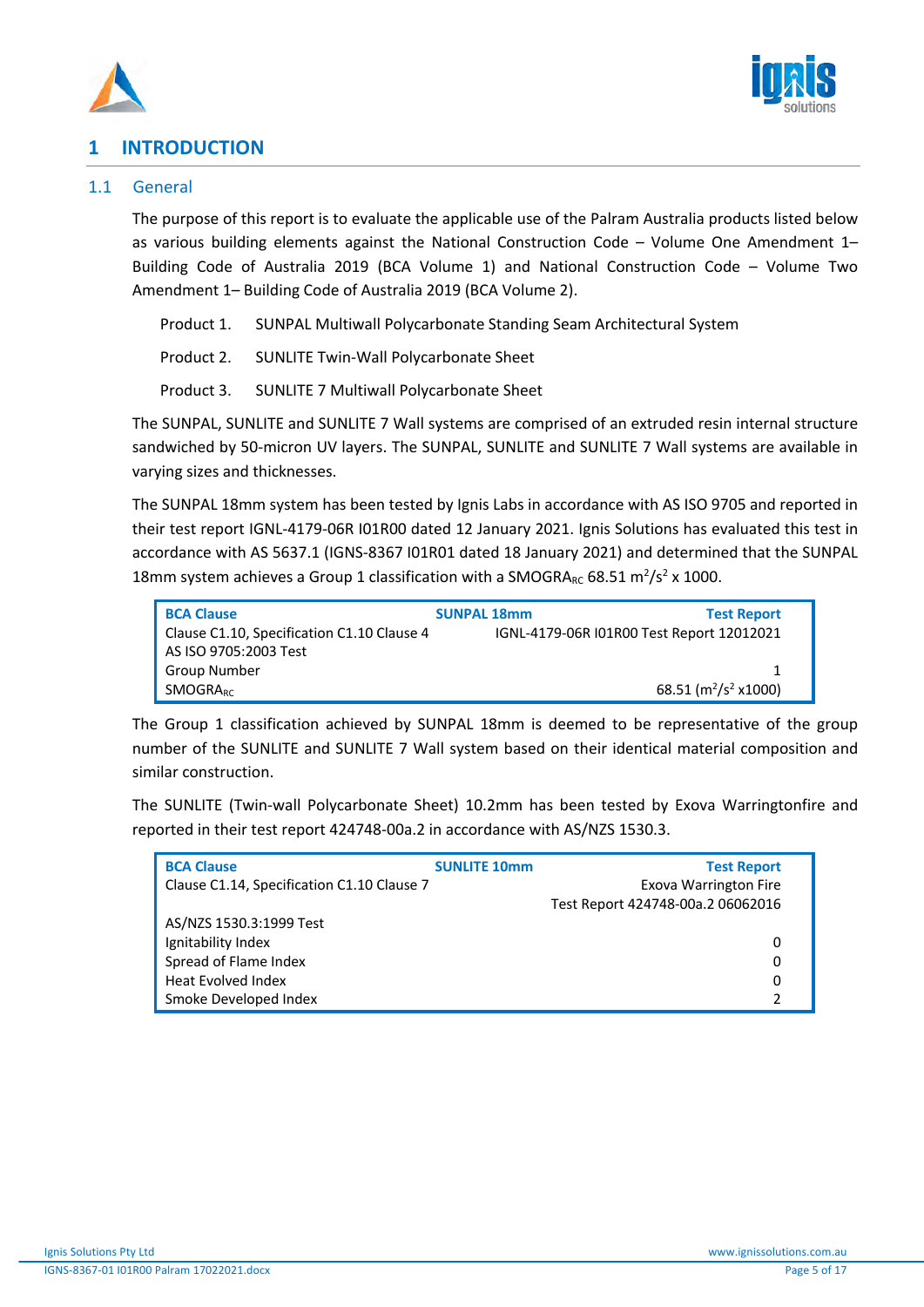



The following Palram Australia products were also tested in accordance with AS/NZS 1530.3.

1. SUNTUF SOLARSMART, SOLARSMART, SunSKy, SunSky 1001, SunSky 2001, SunSky 3001 being 1.25mm and 0.8mm thick.

| <b>BCA Clause</b>                          |  | <b>SUNTUF SOLARSMART 0.8mm, 1.25mm</b>     | <b>Test Report</b>           |
|--------------------------------------------|--|--------------------------------------------|------------------------------|
| Clause C1.14, Specification C1.10 Clause 7 |  |                                            | <b>Exova Warrington Fire</b> |
|                                            |  | Test Report 321258-00.1a 19112014 (0.80mm) |                              |
|                                            |  | Test Report 321258-00.1b 19112014 (1.25mm) |                              |
| AS/NZS 1530.3:1999 Test                    |  |                                            |                              |
| Ignitability Index                         |  |                                            | 0                            |
| Spread of Flame Index                      |  |                                            | 0                            |
| <b>Heat Evolved Index</b>                  |  |                                            | 0                            |
| Smoke Developed Index                      |  |                                            | 1                            |

2. SUNGLAZE being 4mm thick.

| <b>BCA Clause</b>                          | <b>SUNGLAZE 4mm</b>          | <b>Test Report</b>                |
|--------------------------------------------|------------------------------|-----------------------------------|
| Clause C1.14, Specification C1.10 Clause 7 | <b>Exova Warrington Fire</b> |                                   |
|                                            |                              | Test Report 408711-00b.1 13042016 |
| AS/NZS 1530.3:1999 Test                    |                              |                                   |
| Ignitability Index                         |                              | 0                                 |
| Spread of Flame Index                      |                              | 0                                 |
| <b>Heat Evolved Index</b>                  |                              | 0                                 |
| Smoke Developed Index                      |                              |                                   |

3. SUNTUF corrugated ridged sheeting being 0.8mm thick.

| <b>BCA Clause</b>                          | <b>SUNTUFF Corrugated 0.8mm</b> | <b>Test Report</b>               |
|--------------------------------------------|---------------------------------|----------------------------------|
| Clause C1.14, Specification C1.10 Clause 7 |                                 | <b>AWTA</b>                      |
|                                            |                                 | Test Report 7-567305-CV 02072009 |
| AS/NZS 1530.3:1999 Test                    |                                 |                                  |
| Ignitability Index                         |                                 | 0                                |
| Spread of Flame Index                      |                                 | 0                                |
| <b>Heat Evolved Index</b>                  |                                 | 0                                |
| Smoke Developed Index                      |                                 |                                  |
|                                            |                                 |                                  |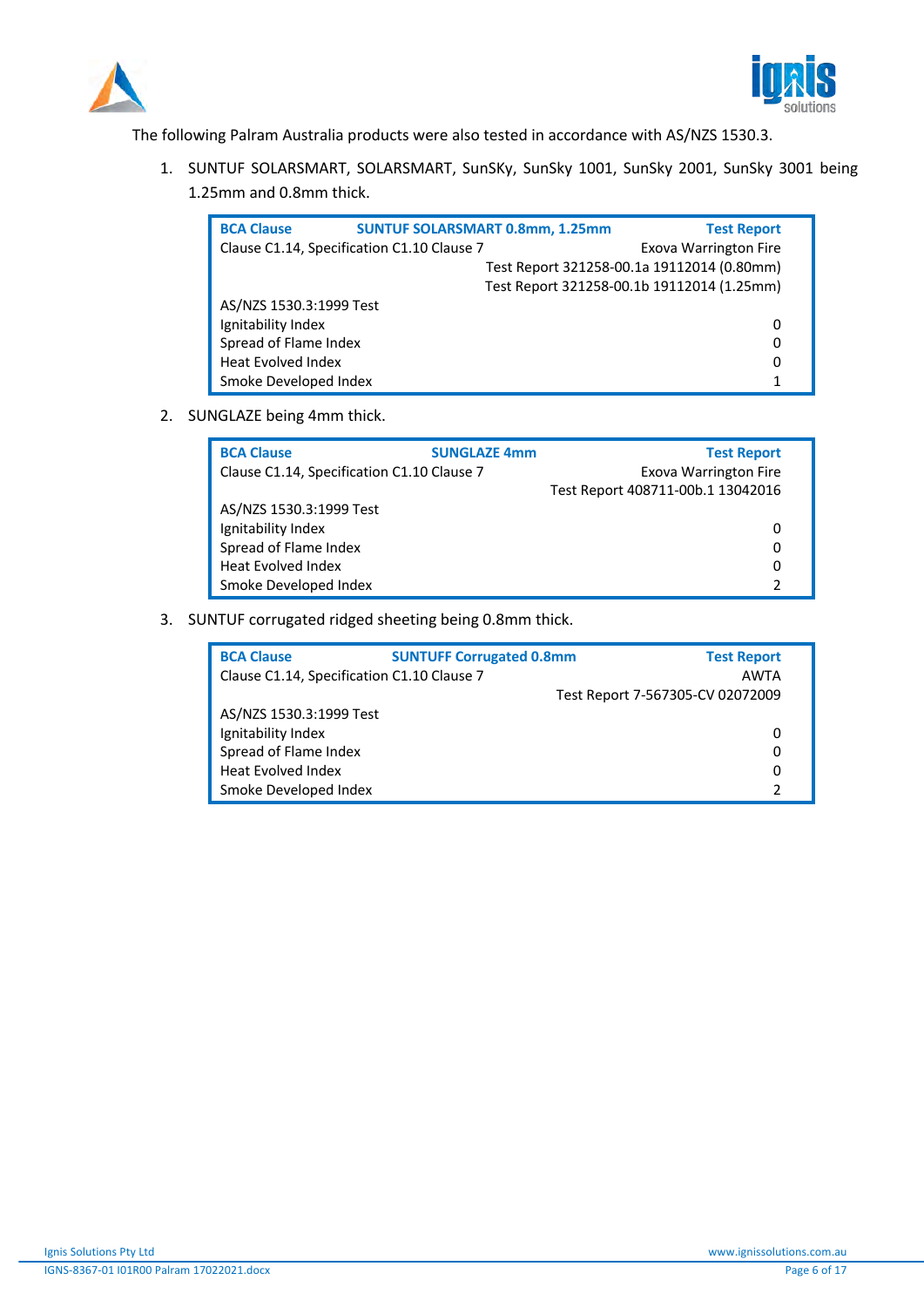



# **2 EVALUATION**

This section assesses the suitability of the SUNPAL, SUNLITE and SUNLITE 7 Wall systems for use as roof lights, external walls, internal walls and ancillary elements against the requirements of the BCA Volume 1 and BCA Volume 2.

# 2.1 Rooflights

# 2.1.1 Class 1 Buildings

The requirements for roof lights for Class 1 residential buildings are detailed in the BCA Volume 2. The SUNPAL, SUNLITE and SUNLITE 7 Wall systems are permitted to be used in Class 1 buildings. The installation of the SUNPAL, SUNLITE and SUNLITE 7 Wall systems in Class 1 buildings must comply with the requirements outlined in Clause 3.7.2.8 of the BCA Volume 2.

#### FIGURE 1:

CLAUSE 3.7.2.8 OF THE BCA VOLUME 2 3.7.2.8 Roof lights

Combustible roof lights, skylights or the like installed in a roof or part of a roof required to have a non-combustible covering must-

- (a) have an aggregate area not more than 20% of the roof or part of the roof; and
- (b) be not less than-
	- 900 mm from a separating wall or the allotment boundary, other than the boundary adjoining a road alignment  $(i)$ or other public space; and
	- $(ii)$ 1.8 m from any roof light or the like in another building on the allotment other than an associated building or a detached part of the same building. (See Figure 3.7.2.10).

#### Figure 3.7.2.10 Location of combustible roof lights



Note to Figure 3.7.2.10: Roof lights depicted in Figure 3.7.2.10 are combustible.

Source: ABCB NCC Volume Two Amendment 1 – Building Code of Australia 2019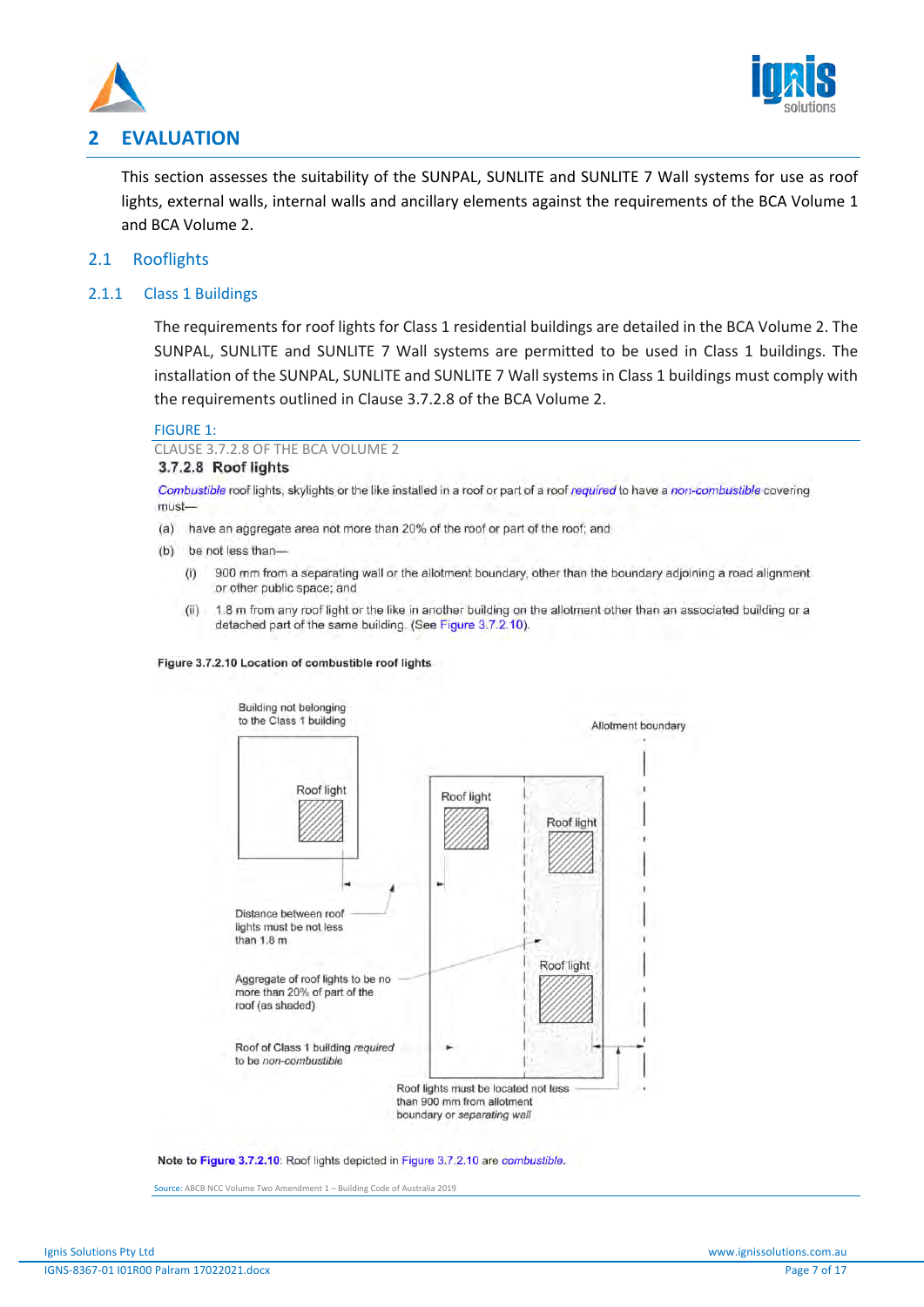



For roof lights installed in the vicinity of separating walls, the installation must comply with Clause 3.7.3.4 of the BCA Volume 2.

#### FIGURE 2:

CLAUSE 3.7.3.4 OF THE BCA VOLUME 2

### 3.7.3.4 Roof lights

Combustible roof lights, skylights or the like installed in a roof or part of a roof required to have a non-combustible covering must-

- (a) have an aggregate area not more than 20% of the roof or part of the roof; and
- be not less than 900 mm from the vertical projection of a separating wall extending to the underside of the roof  $(b)$ covering.

Source: ABCB NCC Volume Two Amendment 1 - Building Code of Australia 2019

## 2.1.2 Class 2-9 Buildings

The requirements for roof lights for Class 2-9 buildings are detailed in the BCA Volume 1. The SUNPAL, SUNLITE and SUNLITE 7 Wall systems are permitted to be used in Class 2-9 buildings within the building envelope of Type A, B and C construction.

The installation of the SUNPAL, SUNLITE and SUNLITE 7 Wall systems in Type A buildings must comply with the requirements outlined in Specification C1.1. Clause 3.6 of the BCA Volume 1.

#### FIGURE 3:

SPECIFICATION C1.1 CLAUSE C3.6 OF THE BCA VOLUME 1 – TYPE A CONSTRUCTION

#### 3.6 Roof lights

If a roof is required to have an FRL or its covering is required to be non-combustible, roof lights or the like installed in that roof must-

- (a) have an aggregate area of not more than 20% of the roof surface; and
- (b) be not less than 3 m from
	- any boundary of the allotment other than the boundary with a road or public place; and  $(i)$
	- any part of the building which projects above the roof unless that part has the FRL required of a fire  $(ii)$ wall and any openings in that part of the wall for 6 m vertically above the roof light or the like are protected in accordance with C3.4; and
	- $(iii)$ any roof light or the like in an adjoining sole-occupancy unit if the walls bounding the unit are required to have an FRL; and
	- (iv) any roof light or the like in an adjoining fire-separated section of the building; and
- if a ceiling with a resistance to the incipient spread of fire is required, be installed in a way that will maintain  $(c)$ the level of protection provided by the ceiling to the roof space.

**Source:** ABCB NCC Volume One Amendment 1 – Building Code of Australia 2019

If a building's exit discharges to a roof of a building, Clause D2.12(b) requires that the SUNPAL, SUNLITE and SUNLITE 7 Wall systems be installed as roof lights at least 3 m away from the exit path of travel used to reach a road or open space.

#### FIGURE 4:

CLAUSE D2.12 OF THE BCA VOLUME 1<br>D2.12 Roof as open space

If an exit discharges to a roof of a building, the roof must-

(a) have an FRL of not less than 120/120/120; and

 $(b)$ not have any roof lights or other openings within 3 m of the path of travel of persons using the exit to reach a road or open space

Source: ABCB NCC Volume One Amendment 1 – Building Code of Australia 2019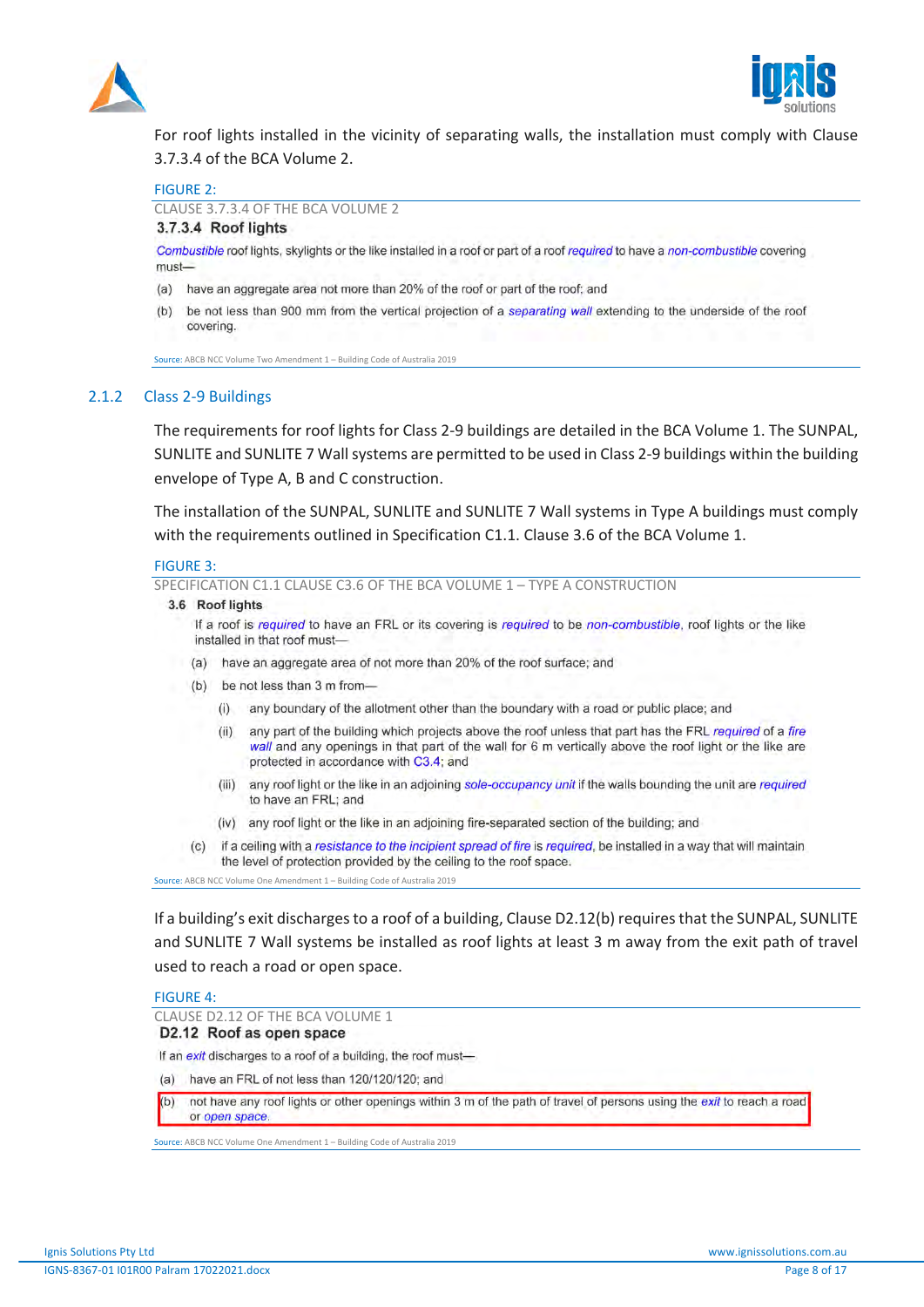



For SUNPAL, SUNLITE and SUNLITE 7 Wall systems installed as roof lights in buildings of Type B and C construction, Specification C1.1 Clause 4.1 (d)(iv) and Clause 5.1 (d)(iv) require that internal walls which are required to have a FRL in respect to integrity and insulation extend 450 mm past the SUNPAL, SUNLITE and SUNLITE 7 Wall roof lights that are installed above them.

#### FIGURE 5:

SPECIFICATION C1.1 CLAUSE 4.1(D) OF BCA VOLUME 1 FOR TYPE B CONSTRUCTION

- $(d)$ any internal wall which is required to have an FRL with respect to integrity and insulation, except a wall that bounds a sole-occupancy unit in the topmost (or only) storey and there is only one unit in that storey, must extend to
	- the underside of the floor next above if that floor has an FRL of at least 30/30/30; or  $(i)$
	- the underside of a ceiling having a resistance to the incipient spread of fire to the space above itself  $(ii)$ of not less than 60 minutes; or
	- the underside of the roof covering if it is non-combustible and, except for roof battens with dimensions  $(iii)$ 
		- of 75 mm x 50 mm or less or sarking-type material, must not be crossed by timber or other combustible building elements; or

 $(iv)$ 450 mm above the roof covering if it is combustible; and

Source: ABCB NCC Volume One Amendment 1 – Building Code of Australia 2019

#### FIGURE 6:

SPECIFICATION C1.1 CLAUSE 5.1(D) OF BCA VOLUME 1 FOR TYPE C CONSTRUCTION

- (d) in a Class 2 or 3 building, an *internal wall* which is required by Table 5 to have an FRL must extend
	- to the underside of the floor next above if that floor has an FRL of at least 30/30/30 or a fire-protective  $(i)$ covering on the underside of the floor; or
	- to the underside of a ceiling having a resistance to the incipient spread of fire to the space above  $(ii)$ itself of not less than 60 minutes; or
	- (iii) to the underside of the roof covering if it is non-combustible, and except for roof battens with dimensions of 75 mm x 50 mm or less or sarking-type material, must not be crossed by timber or other combustible building elements; or
	- 450 mm above the roof covering if it is combustible; and  $(iv)$

**Source:** ABCB NCC Volume One Amendment 1 – Building Code of Australia 2019

### 2.2 External Walls

The SUNPAL, SUNLITE and SUNLITE 7 Wall systems are permitted for use as external walls that are not required to be fire resisting or loadbearing within the building envelope of Type C construction. As the SUNPAL, SUNLITE and SUNLITE 7 Wall systems are combustible, when installed as part of an external wall they are considered to be openings on the external wall. The SUNPAL, SUNLITE and SUNLITE 7 Wall systems must comply with the requirements outlined in Clause 3.2 of the BCA Volume 1.

#### FIGURE 7:

#### CLAUSE C3.2 OF THE BCA VOLUME 1

C3.2 Protection of openings in external walls

Openings in an external wall that is required to have an FRL must-

- (a) if the distance between the opening and the fire-source feature to which it is exposed is less than-
	- 3 m from a side or rear boundary of the allotment; or  $(i)$
	- (ii) 6 m from the far boundary of a road, river, lake or the like adjoining the allotment, if not located in a storey at or near ground level; or
	- (iii) 6 m from another building on the allotment that is not Class 10,

be protected in accordance with C3.4 and if wall-wetting sprinklers are used, they are located externally; and

if required to be protected under (a), not occupy more than 1/3 of the area of the external wall of the storey in which  $(b)$ it is located unless they are in a Class 9b building used as an open spectator stand.

Source: ABCB NCC Volume One Amendment 1 – Building Code of Australia 2019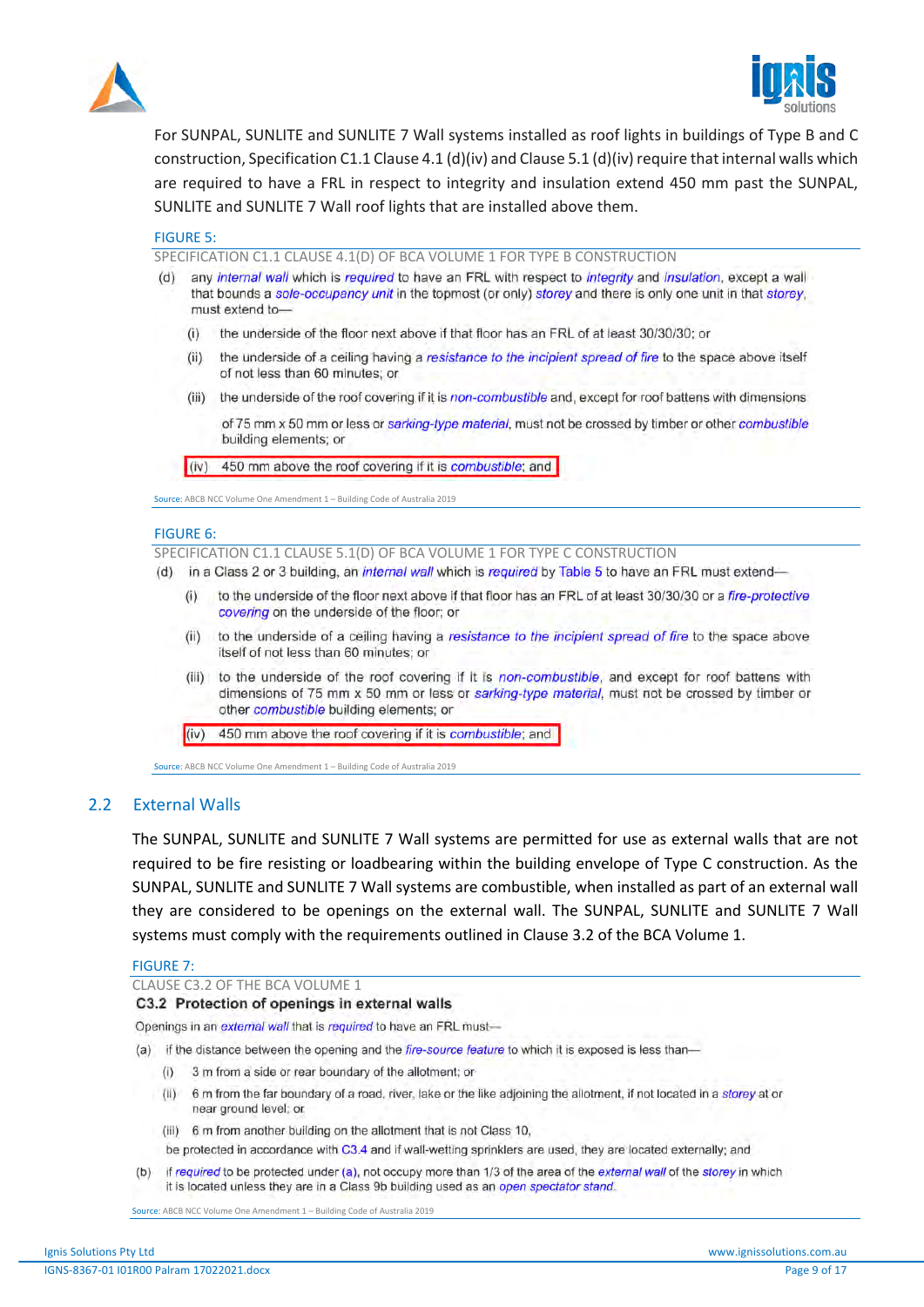



Clause C3.4 of the BCA Volume 1 details the acceptable methods of protection of openings when required. The SUNPAL, SUNLITE, and SUNLITE 7 Wall systems are classified as a *Window* in the BCA Volume 1. Appropriate methods of protection for the SUNPAL, SUNLITE and SUNLITE 7 Wall systems are outlined in Clause C3.4(ii).

FIGURE 8:

|     |       |                                                                                                  | CLAUSE C3.4 OF THE BCA VOLUME 1                                                                                                                             |  |  |  |  |
|-----|-------|--------------------------------------------------------------------------------------------------|-------------------------------------------------------------------------------------------------------------------------------------------------------------|--|--|--|--|
|     |       |                                                                                                  | C3.4 Acceptable methods of protection                                                                                                                       |  |  |  |  |
| (a) |       | Where protection is required, doorways, windows and other openings must be protected as follows: |                                                                                                                                                             |  |  |  |  |
|     | (i)   |                                                                                                  | Doorways-                                                                                                                                                   |  |  |  |  |
|     |       | (A)                                                                                              | internal or external wall-wetting sprinklers as appropriate used with doors that are self-closing or automatic<br>closing; or                               |  |  |  |  |
|     |       | (B)                                                                                              | -/60/30 fire doors that are self-closing or automatic closing.                                                                                              |  |  |  |  |
|     | (ii)  |                                                                                                  | Windows-                                                                                                                                                    |  |  |  |  |
|     |       | (A)                                                                                              | internal or external wall-wetting sprinklers as appropriate used with windows that are automatic closing or<br>permanently fixed in the closed position; or |  |  |  |  |
|     |       | (B)                                                                                              | -/60/- fire windows that are automatic closing or permanently fixed in the closed position; or                                                              |  |  |  |  |
|     |       | (C)                                                                                              | -/60/- <i>automatic</i> closing fire shutters.                                                                                                              |  |  |  |  |
|     | (iii) |                                                                                                  | Other openings-                                                                                                                                             |  |  |  |  |
|     |       | (A)                                                                                              | excluding voids - internal or external wall-wetting sprinklers, as appropriate; or                                                                          |  |  |  |  |
|     |       | (B)                                                                                              | construction having an FRL not less than -/60/-.                                                                                                            |  |  |  |  |
| (b) |       |                                                                                                  | Fire doors, fire <i>windows</i> and fire shutters must comply with Specification C3.4.                                                                      |  |  |  |  |
|     |       |                                                                                                  | Source: ABCB NCC Volume One Amendment 1 - Building Code of Australia 2019                                                                                   |  |  |  |  |

The SUNPAL, SUNLITE and SUNLITE 7 Wall systems are permitted to be used as signage to external walls in buildings of Type A, B and C construction. The SUNPAL, SUNLITE and SUNLITE 7 Wall systems is not to be used as part of the external wall as a wall lining on the interior or exterior. (see Section 2.4.1 of this report).

# 2.3 Internal Walls

# 2.3.1 Internal and Ceiling Linings

From the AS 5637.1 assessment conducted by Ignis Solution the SUNPAL 18mm system been evaluated and deemed suitable for use in Class 2-9 buildings within the building envelope for sprinklered and unsprinklered buildings of Type A, B or C construction. The SUNPAL 18mm system achieved a Group 1 classification.

| <b>BCA Clause</b>                          | <b>SUNPAL 18mm</b> | <b>Test Report</b>                        |  |  |
|--------------------------------------------|--------------------|-------------------------------------------|--|--|
| Clause C1.10, Specification C1.10 Clause 4 |                    | IGNL-4179-06R I01R00 Test Report 12012021 |  |  |
| AS ISO 9705:2003 Test                      |                    |                                           |  |  |
| Group Number                               |                    |                                           |  |  |
| <b>SMOGRARC</b>                            |                    | 68.51 ( $m^2/s^2$ x1000)                  |  |  |
|                                            |                    |                                           |  |  |

The group number achieved by the SUNPAL system is deemed to be representative of the group numbers of the SUNLITE and SUNLITE 7 Wall systems based on their identical material composition and similar construction. The table below outlines the suitability of the SUNPAL, SUNLITE and SUNLITE 7 Wall systems in various building classifications and areas.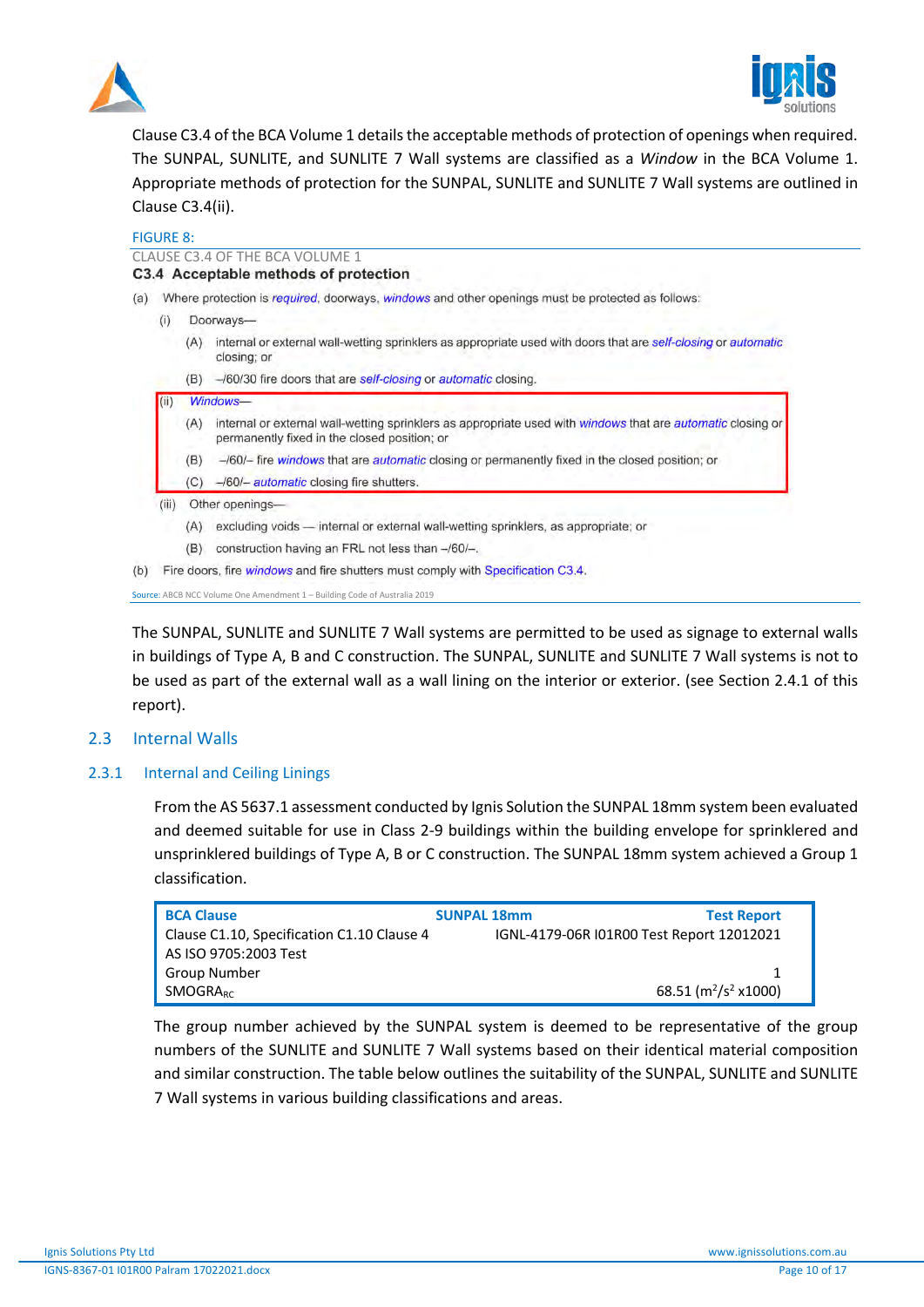



| <b>Class of Building</b>                                                                                                      | <b>Fire-isolated</b><br>exits and<br>control rooms | <b>Public</b><br>corridors | <b>Specific areas</b> Other areas |                                                                             |
|-------------------------------------------------------------------------------------------------------------------------------|----------------------------------------------------|----------------------------|-----------------------------------|-----------------------------------------------------------------------------|
| Class 2 or 3, Unsprinklered (Excludes<br>accommodation for the aged people with<br>disabilities, and children)                | Suitable                                           | Suitable                   | Suitable                          | Suitable<br>Wall or ceiling Wall or ceiling Wall or ceiling Wall or ceiling |
| Class 2 or 3, Sprinklered<br>(Excludes accommodation for the aged people<br>with disabilities, and children)                  | Suitable                                           | <b>Suitable</b>            | Suitable                          | Suitable<br>Wall or ceiling Wall or ceiling Wall or ceiling Wall or ceiling |
| Class 3 or 9a, Unsprinklered (Accommodation for<br>the aged, people with a disability, children and<br>health-care buildings) | Suitable                                           | Suitable                   | Suitable                          | Suitable<br>Wall or ceiling Wall or ceiling Wall or ceiling Wall or ceiling |
| Class 3 or 9a, Sprinklered (Accommodation for the<br>aged, people with a disability, children and health-<br>care buildings)  | Suitable                                           | Suitable                   | Suitable                          | Suitable<br>Wall or ceiling Wall or ceiling Wall or ceiling Wall or ceiling |
| Class 5,6,7,8 or 9b schools, Unsprinklered                                                                                    | Suitable                                           | Suitable                   | Suitable                          | Suitable<br>Wall or ceiling Wall or ceiling Wall or ceiling Wall or ceiling |
| Class 5,6,7,8 or 9b schools, Sprinklered                                                                                      | Suitable                                           | Suitable                   | Suitable                          | Suitable<br>Wall or ceiling Wall or ceiling Wall or ceiling Wall or ceiling |
| Class 9b other than schools, Unsprinklered                                                                                    | Suitable                                           | Suitable                   | Suitable                          | Suitable<br>Wall or ceiling Wall or ceiling Wall or ceiling Wall or ceiling |
| Class 9b other than schools, Sprinklered                                                                                      | Suitable                                           | Suitable                   | Suitable                          | Suitable<br>Wall or ceiling Wall or ceiling Wall or ceiling Wall or ceiling |
| Class 9c, Sprinklered                                                                                                         | Suitable                                           | Suitable                   | Suitable                          | Suitable<br>Wall or ceiling Wall or ceiling Wall or ceiling Wall or ceiling |

SUITABILITY OF SUNPAL, SUNLITE, SUNLITE 7 WALL SYSTEMS IN VARIOUS BUILDING CLASSIFICATIONS

Source: ABCB NCC Volume One Amendment 1 – Building Code of Australia 2019 and Ignis Solutions

When used as roof linings the SUNPAL, SUNLITE and SUNLITE 7 the ceiling system below the roof lining must be installed such that they provide resistance to the incipient spread of fire.

# 2.3.2 Internal Walls

The SUNPAL, SUNLITE and SUNLITE 7 Wall systems are combustible, do not provide fire resisting and are not load bearing. The SUNPAL, SUNLITE and SUNLITE 7 Wall systems may be used as partitions within buildings where the partitions are not required to be non-combustible, fire-resisting and load bearing.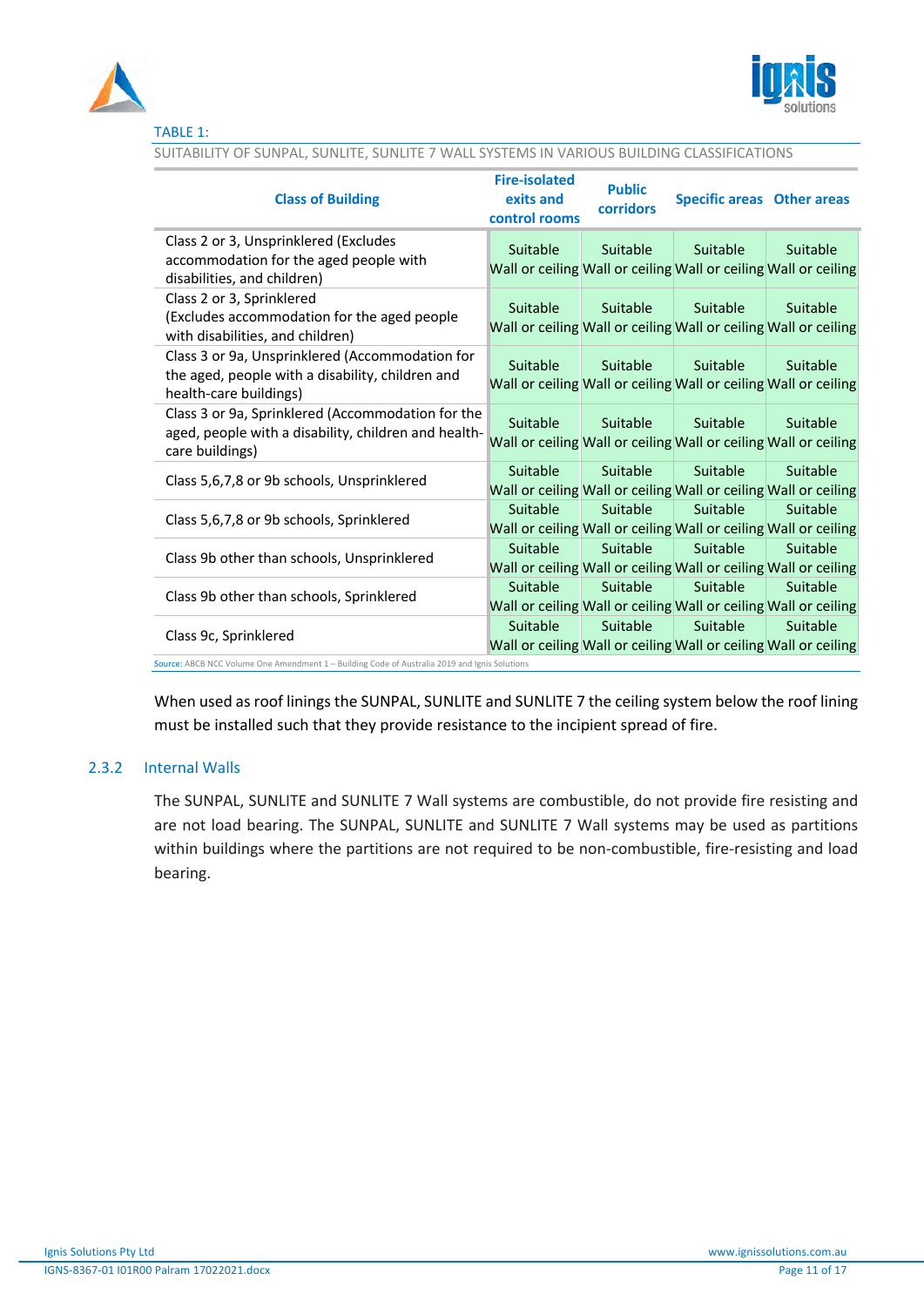



# 2.4 Ancillary Elements

## 2.4.1 Non-required Signs

The SUNPAL, SUNLITE and SUNLITE 7 Wall systems achieving a Group 1 classification are permitted to be affixed to external walls as a non-required sign. Clause C1.14(h) requires that the SUNPAL, SUNLITE and SUNLITE 7 Wall sign may not extend beyond one storey and may not extend beyond one fire compartment and must be separated vertically by at least 2 storeys from other signs permitted by Clause C1.14(h).

#### FIGURE 9:

| CLAUSE C 1.14 OF THE BCA VOLUME 1                                                                                                                                                                     |  |  |  |  |  |
|-------------------------------------------------------------------------------------------------------------------------------------------------------------------------------------------------------|--|--|--|--|--|
| C1.14 Ancillary elements                                                                                                                                                                              |  |  |  |  |  |
| An ancillary element must not be fixed, installed or attached to the internal parts or external face of an external wall that<br>is required to be non-combustible unless it is one of the following: |  |  |  |  |  |
| An ancillary element that is non-combustible.<br>(a)                                                                                                                                                  |  |  |  |  |  |
| A gutter, downpipe or other plumbing fixture or fitting.                                                                                                                                              |  |  |  |  |  |
| A flashing.<br>(c)                                                                                                                                                                                    |  |  |  |  |  |
| A grate or grille not more than $2 \text{ m}^2$ in area associated with a building service.                                                                                                           |  |  |  |  |  |
| An electrical switch, socket-outlet, cover plate or the like.                                                                                                                                         |  |  |  |  |  |
| A light fitting.                                                                                                                                                                                      |  |  |  |  |  |
| A required sign.                                                                                                                                                                                      |  |  |  |  |  |
| A sign other than one provided under $(a)$ or $(q)$ that-                                                                                                                                             |  |  |  |  |  |
| achieves a group number of 1 or 2; and<br>(i)                                                                                                                                                         |  |  |  |  |  |
| does not extend beyond one storey; and<br>(ii)                                                                                                                                                        |  |  |  |  |  |
| does not extend beyond one fire compartment; and<br>(iii)                                                                                                                                             |  |  |  |  |  |
| is separated vertically from other signs permitted under (h) by at least 2 storeys.<br>(iv)                                                                                                           |  |  |  |  |  |
| An awning, sunshade, canopy, blind or shading hood other than one provided under (a) that-                                                                                                            |  |  |  |  |  |
| meets the relevant requirements of Table 4 of Specification C1.10 as for an internal element; and<br>(i)                                                                                              |  |  |  |  |  |
| serves a storey-<br>(ii)                                                                                                                                                                              |  |  |  |  |  |
| at ground level; or<br>(A)                                                                                                                                                                            |  |  |  |  |  |
| immediately above a storey at ground level; and<br>(B)                                                                                                                                                |  |  |  |  |  |
| does not serve an exit, where it would render the exits unusable in a fire.<br>(iii)                                                                                                                  |  |  |  |  |  |
| A part of a security, intercom or announcement system.                                                                                                                                                |  |  |  |  |  |
| Wiring.                                                                                                                                                                                               |  |  |  |  |  |
| A paint, lacquer or a similar finish.                                                                                                                                                                 |  |  |  |  |  |
| A gasket, caulking, sealant or adhesive directly associated with (a) to (k).<br>(m)                                                                                                                   |  |  |  |  |  |
| <b>SA C1.15</b>                                                                                                                                                                                       |  |  |  |  |  |
|                                                                                                                                                                                                       |  |  |  |  |  |

Source: ABCB NCC Volume One Amendment 1 – Building Code of Australia 2019

# 2.4.2 Awnings

From AS/NZS 1530.3 testing conducted by Exova Warringtonfire the SUNLITE 10mm system has been deemed suitable for use as an awning, sunshade, canopy, blind or shading hood.

| <b>BCA Clause</b>                          | <b>SUNLITE 10mm</b>  | <b>Test Report</b>                |
|--------------------------------------------|----------------------|-----------------------------------|
| Clause C1.14, Specification C1.10 Clause 7 | Exova Warringtonfire |                                   |
|                                            |                      | Test Report 424748-00a.2 06062016 |
| AS/NZS 1530.3:1999 Test                    |                      |                                   |
| Ignitability Index                         |                      |                                   |
| Spread of Flame Index                      |                      |                                   |
| <b>Heat Evolved Index</b>                  |                      |                                   |
| Smoke Developed Index                      |                      |                                   |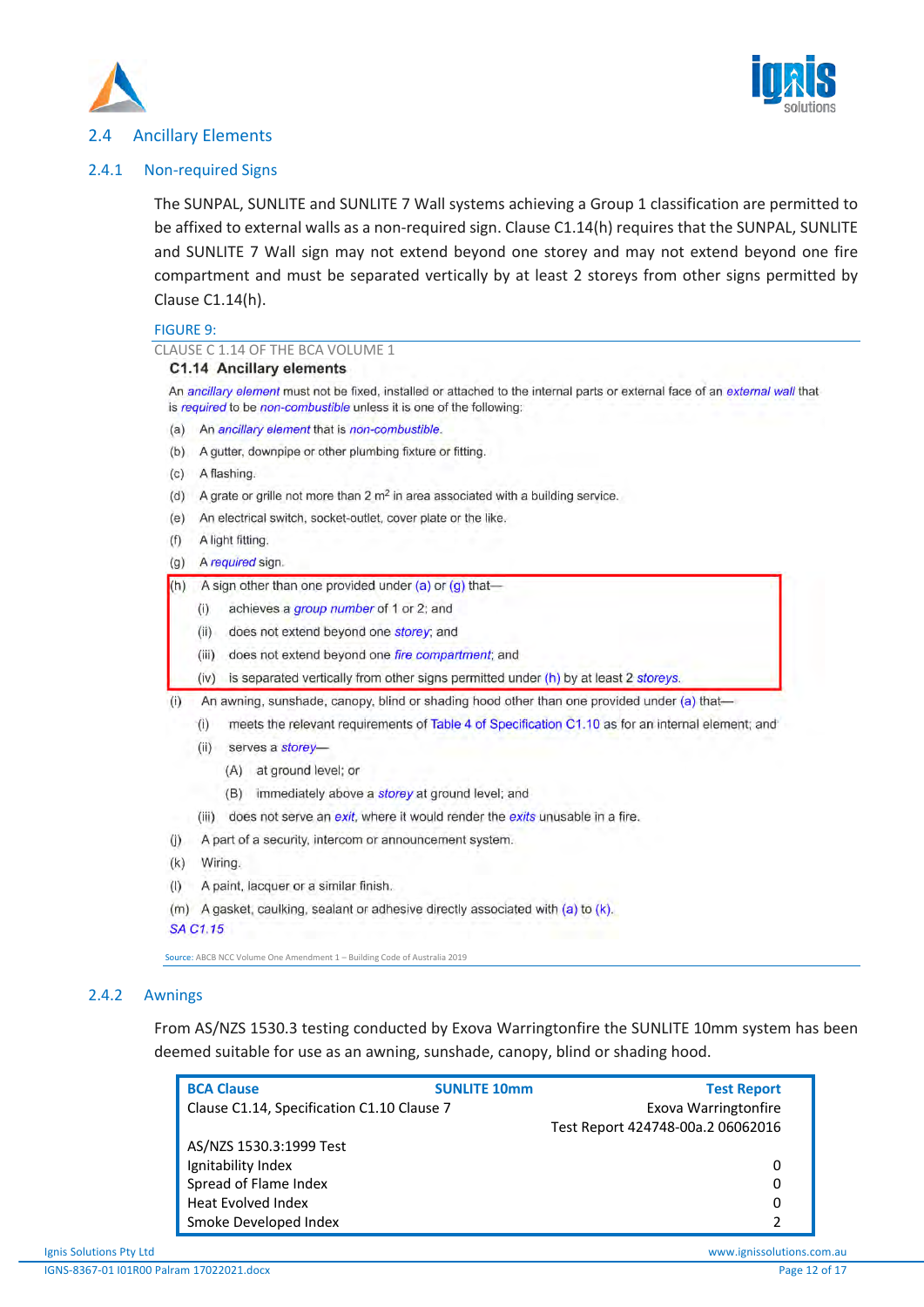



The following Palram Australia products were also tested in accordance with AS/NZS 1530.3.

1. SUNTUF SOLARSMART, SOLARSMART, SunSky, SunSky 1001, SunSky 2001, SunSky 3001 being 1.25mm and 0.8mm thick.

| <b>BCA Clause</b>                          | <b>SUNTUF SOLARSMART 0.8mm, 1.25mm</b> |                                            | <b>Test Report</b>           |
|--------------------------------------------|----------------------------------------|--------------------------------------------|------------------------------|
| Clause C1.14, Specification C1.10 Clause 7 |                                        |                                            | <b>Exova Warrington Fire</b> |
|                                            |                                        | Test Report 321258-00.1a 19112014 (0.80mm) |                              |
|                                            |                                        | Test Report 321258-00.1b 19112014 (1.25mm) |                              |
| AS/NZS 1530.3:1999 Test                    |                                        |                                            |                              |
| Ignitability Index                         |                                        |                                            | 0                            |
| Spread of Flame Index                      |                                        |                                            | 0                            |
| <b>Heat Evolved Index</b>                  |                                        |                                            | 0                            |
| Smoke Developed Index                      |                                        |                                            |                              |

2. SUNGLAZE being 4mm thick.

| <b>BCA Clause</b>                          | <b>SUNGLAZE 4mm</b> | <b>Test Report</b>                |
|--------------------------------------------|---------------------|-----------------------------------|
| Clause C1.14, Specification C1.10 Clause 7 |                     | <b>Exova Warrington Fire</b>      |
|                                            |                     | Test Report 408711-00b.1 13042016 |
| AS/NZS 1530.3:1999 Test                    |                     |                                   |
| Ignitability Index                         |                     | 0                                 |
| Spread of Flame Index                      |                     | 0                                 |
| <b>Heat Evolved Index</b>                  |                     | 0                                 |
| Smoke Developed Index                      |                     | っ                                 |

3. SUNTUF corrugated ridged sheeting being 0.8mm thick.

| <b>BCA Clause</b>                          | <b>SUNTUFF Corrugated 0.8mm</b> | <b>Test Report</b>               |
|--------------------------------------------|---------------------------------|----------------------------------|
| Clause C1.14, Specification C1.10 Clause 7 |                                 | <b>AWTA</b>                      |
|                                            |                                 | Test Report 7-567305-CV 02072009 |
| AS/NZS 1530.3:1999 Test                    |                                 |                                  |
| Ignitability Index                         |                                 | 0                                |
| Spread of Flame Index                      |                                 | 0                                |
| Heat Evolved Index                         |                                 | 0                                |
| Smoke Developed Index                      |                                 |                                  |

The Palram products tested above are all made of the same material being an extruded resin internal structure sandwiched by 50-micron UV sheets. The products differ only in internal structure due to the use of different extrusion moulds. Based on the results of the various tests detailed above and the SUNLITE 10mm test it is deemed that the SUNPAL, SUNLITE and SUNLITE 7 Wall system would achieve the results below.

| <b>SUNPAL, SUNLITE, SUNLITE 7 Wall</b> |  |
|----------------------------------------|--|
| Ignitability Index                     |  |
| Spread of Flame Index                  |  |
| Heat Evolved Index                     |  |
| Smoke Developed Index                  |  |

The AS/NZS 1530.3 results above comply with the requirements of Clause C1.14(i)(i) allowing the SUNPAL, SUNLITE and SUNLITE 7 Wall to be used as awnings, sunshades, canopies, blinds or shading hoods.

Clause C1.14(i) requires that the SUNPAL, SUNLITE and SUNLITE 7 Wall awning, sunshade, canopy, blind or shading hood serve a storey at ground level or immediately above a storey at ground level. The SUNPAL, SUNLITE and SUNLITE 7 Wall systems cannot be affixed above or surrounding an exit, where it would render the exit unusable.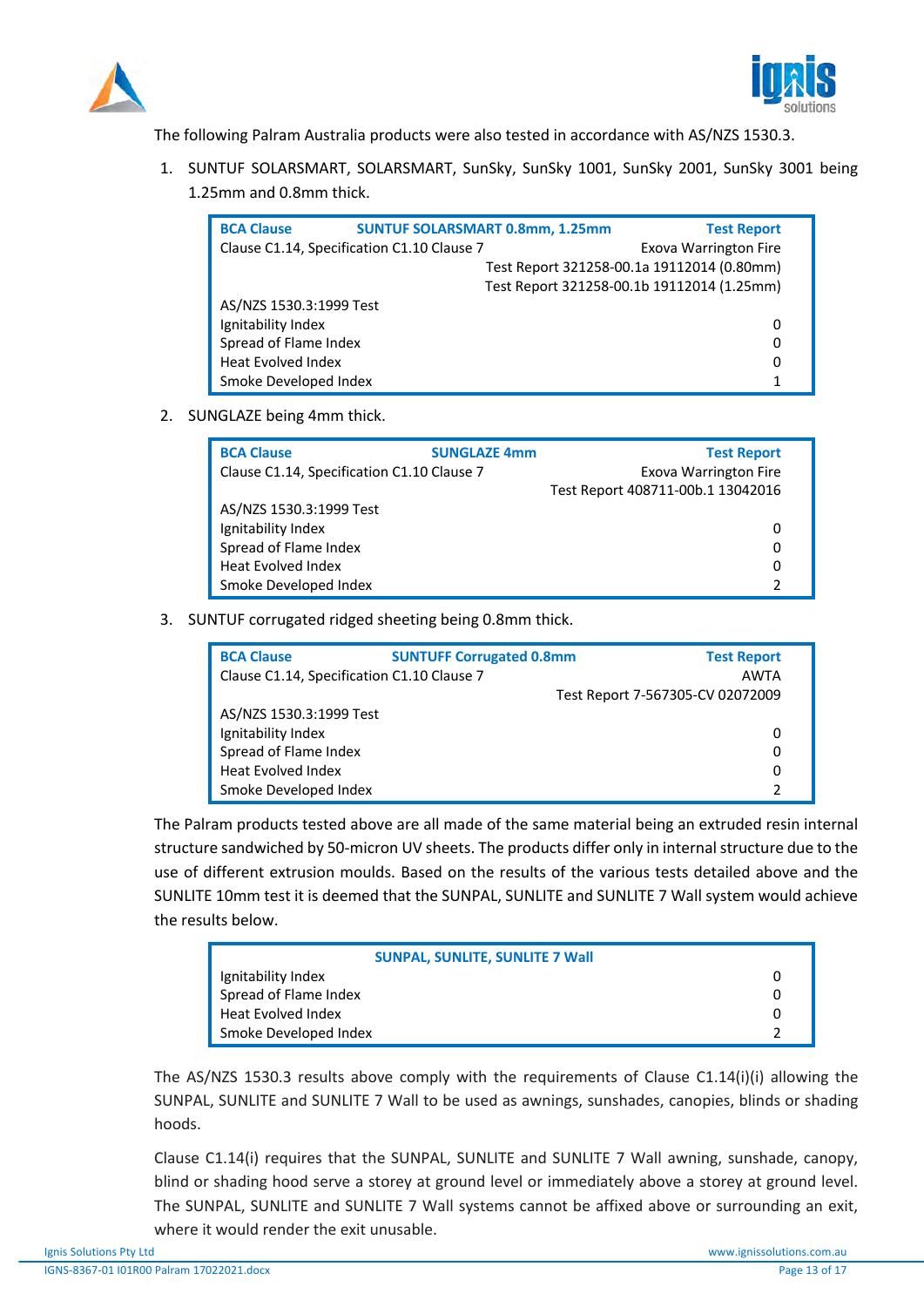



# FIGURE 10:

#### CLAUSE C 1.14 OF THE BCA VOLUME 1

## C1.14 Ancillary elements

An ancillary element must not be fixed, installed or attached to the internal parts or external face of an external wall that is required to be non-combustible unless it is one of the following:

- (a) An ancillary element that is non-combustible.
- (b) A gutter, downpipe or other plumbing fixture or fitting.
- (c) A flashing.
- (d) A grate or grille not more than  $2 \text{ m}^2$  in area associated with a building service.
- (e) An electrical switch, socket-outlet, cover plate or the like.
- A light fitting.  $(f)$
- (g) A required sign.
- A sign other than one provided under (a) or (g) that- $(h)$ 
	- achieves a group number of 1 or 2; and  $(i)$
	- (ii) does not extend beyond one storey; and
	- $(iii)$ does not extend beyond one fire compartment; and
	- (iv) is separated vertically from other signs permitted under  $(h)$  by at least 2 storeys.

An awning, sunshade, canopy, blind or shading hood other than one provided under (a) that-

- $(i)$ meets the relevant requirements of Table 4 of Specification C1.10 as for an internal element; and
- $(ii)$  serves a storey-
	- (A) at ground level; or
	- (B) immediately above a storey at ground level; and
- (iii) does not serve an exit, where it would render the exits unusable in a fire.
- (i) A part of a security, intercom or announcement system.
- (k) Wiring.
- $(1)$ A paint, lacquer or a similar finish.
- (m) A gasket, caulking, sealant or adhesive directly associated with  $(a)$  to  $(k)$ .

**SA C1.15** 

Source: ABCB NCC Volume One Amendment 1 – Building Code of Australia 2019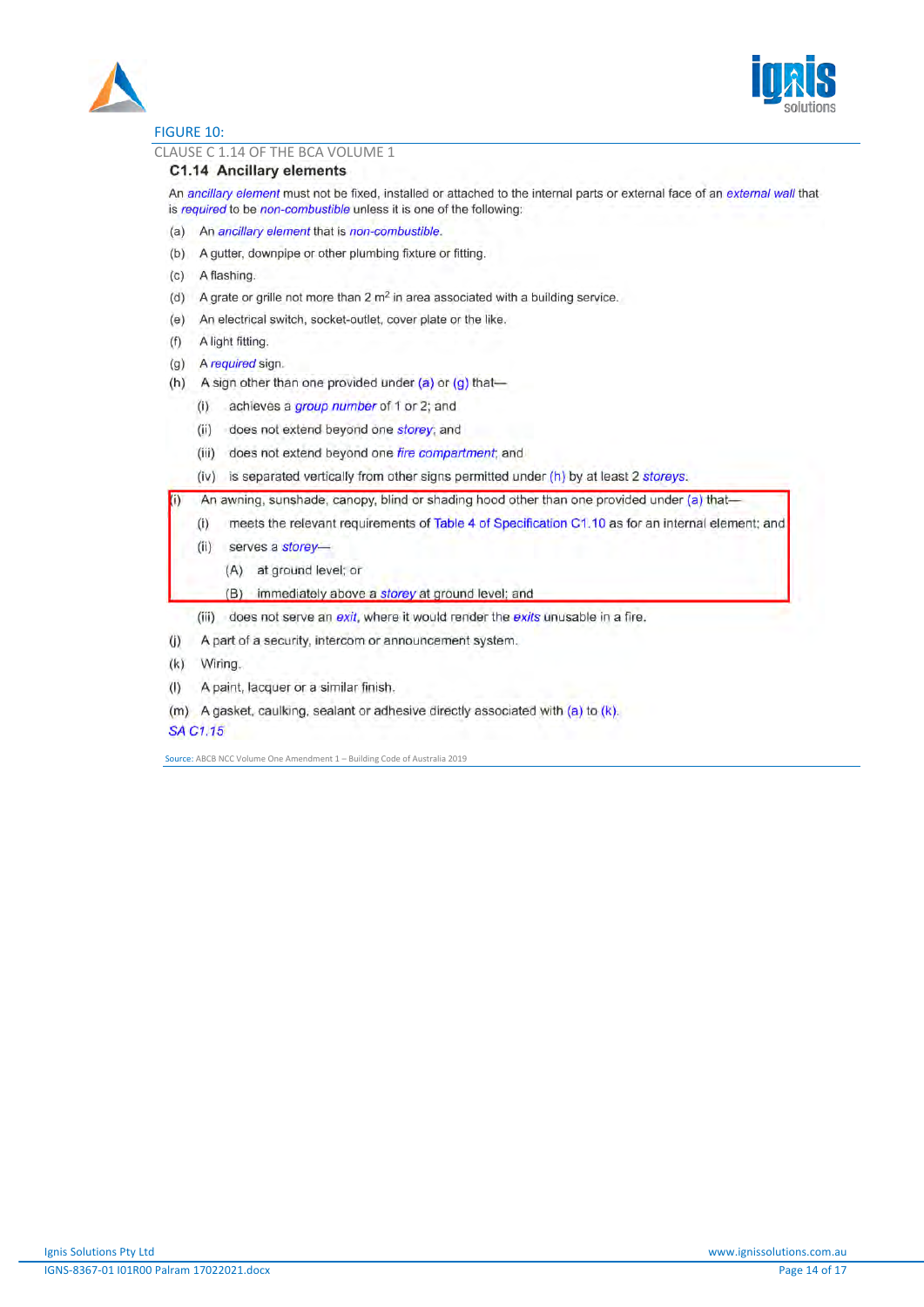



# **3 DEFINITIONS AND REFERENCES**

# 3.1 Definitions

Within the BCA a hierarchy of defined terms is established. The first level is defined terms as per Clause A1.1 of the BCA. The second level is the reference standard and the third is the Australian Macquarie Dictionary.

**Flammability Index** means the index number as determined by AS 1530.2.

**Fire hazard properties** means the following properties of a material or assembly that indicate how they behave under specific fire test conditions:

- (a) Average specific extinction area, critical radiant flux and Flammability Index, determined as defined in Schedule 3.
- (b) Smoke-Developed Index, smoke development rate and Spread-of-Flame Index, determined in accordance with Schedule 6.
- (c) Group number and smoke growth rate index (SMOGRA $_{RC}$ ), determined in accordance with Specification C1.10 of Volume One.

**Group number** means the number of one of four groups of materials used in the regulation of fire hazard properties and applied to materials used as a finish, surface, lining, or attachment to a wall or ceiling.

**Smoke growth rate index** (SMOGRA<sub>RC</sub>) means the index number for smoke used in the regulation of fire hazard properties and applied to materials used as a finish, surface, lining or attachment to a wall or ceiling.

**Specific areas** are defined respective of building class. Definitions are given below:

- (a) Class 2 and 3 buildings a sole-occupancy unit.
- (b) Class 5 buildings open plan offices with a minimum floor dimension/floor to ceiling height ratio > 5.
- (c) Class 6 buildings shops or buildings with a minimum floor dimension/floor to ceiling height ratio > 5.
- (d) Class 9a health-care buildings patient care areas.
- (e) Class 9b theatres and halls an auditorium.
- (f) Class 9b schools a classroom.
- (g) Class 9c buildings resident use areas.

**Sprinklered** means a building fitted with a sprinkler system (other than a FPAA101D or FPAA101H system) complying with Specification E1.5 of the BCA 2019 Volume 1.

# 3.2 References

The following information sources were used in the evaluation of the product. These references should be read in conjunction with this report.

- [1] National Construction Code 2019 Volume One Building Code of Australia Class 2 to 9 Buildings.
- [2] National Construction Code 2019 Volume Two Building Code of Australia Class 1 Buildings.
- [3] Guide to the Building Code of Australia 2019 Volume One, Class 2 to Class 9 Buildings', Australian Building Codes Board, 2019 (the Guide).
- [4] International Fire Engineering Guidelines, Australian Building Codes Board, Canberra, 2005.
- [5] AS 5637.1:2015 Determination of fire hazard properties wall and ceiling linings.
- [6] AS ISO 9705:2003 Fire tests full scale room test for surface products.
- [7] Ignis Labs AS ISO 9705:2003 Test Report IGNL-4179-06R I01R00, issued 12 January 2021.
- [8] Ignis Solutions AS 5637.1 Assessment Report IGNS-8367 I01R01, issued 18 January 2021.
- [9] Exova Warringtonfire AS/NZS 1530.3 Test Report 424748-00a.2, issued 06 June 2016.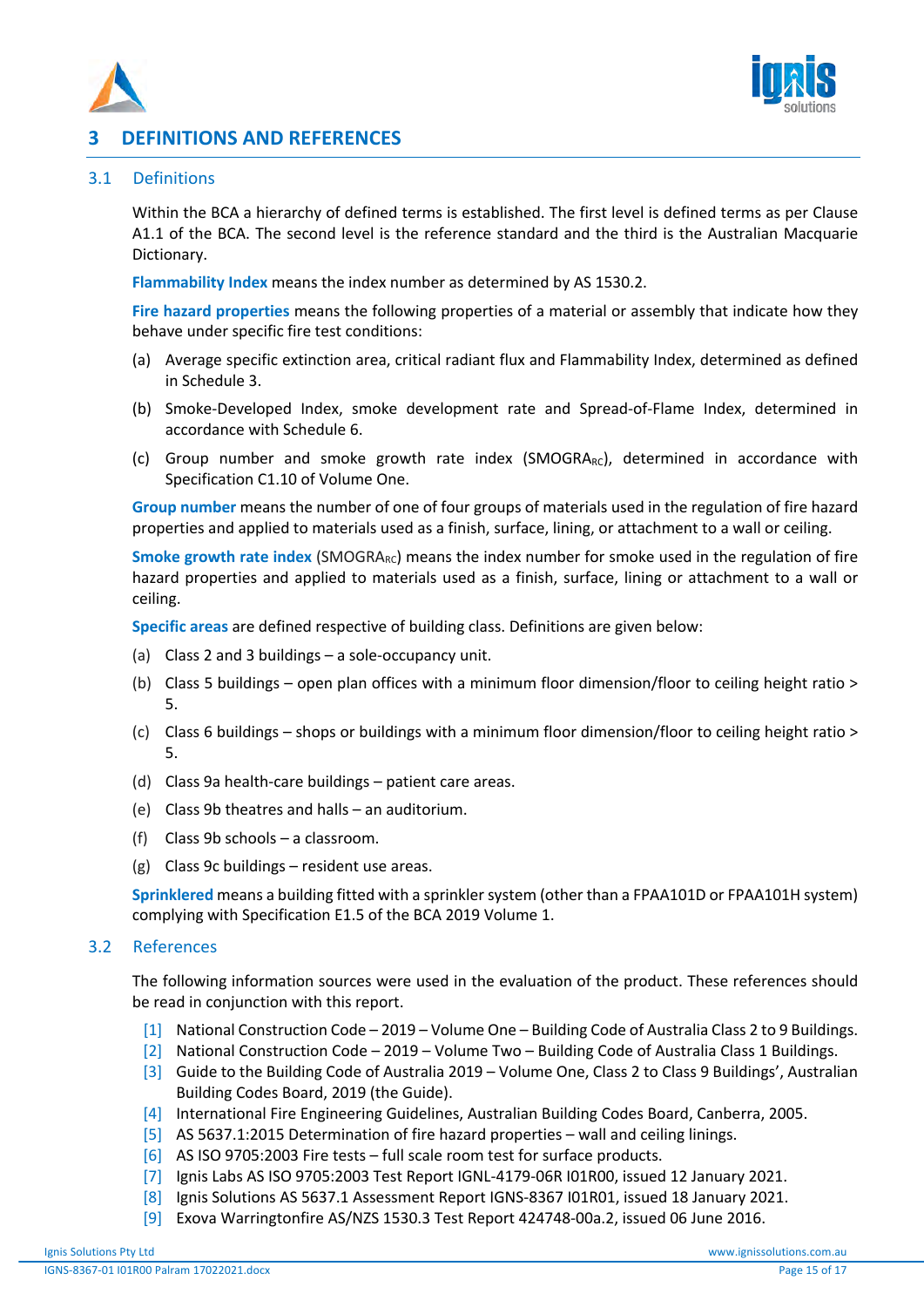



- [10] Exova Warringtonfire AS/NZS 1530.3 Test Report 321258-00.1a, issued 19 November 2014.
- [11] Exova Warringtonfire AS/NZS 1530.3 Test Report 321258-00.1b, issued 19 November 2014.
- [12] Exova Warringtonfire AS/NZS 1530.3 Test Report 408711-00b.1, issued 13 April 2016.
- [13] AWTA AS/NZS 1530.3 Test Report 7-567305-CV, issued 02 July 2009.

# **4 SUMMARY**

From the evaluation conducted in this report against the BCA Volume 1 and BCA Volume 2 the SUNPAL, SUNLITE and SUNLITE 7 Wall element have been deemed suitable in the following applications:

- (a) For use as roof lights within Class 1 buildings limited by the requirements outlined in Clause 3.7.2.8 and Clause 3.7.3.4 of the BCA Volume 2.
- (b) For use as roof lights within Class 2-9 buildings of Type A, B and C construction limited by the requirements outlined in Specification C1.1 Clause 3.6 and Clause D2.12(b) of the BCA Volume 1.
- (c) For use as internal wall and ceiling linings within unsprinklered and sprinklered Class 2-9 buildings of Type A, B or C construction (refer to Table 1).
- (d) For use as internal walls that act as partitions that are not required to be fire-resisting, noncombustible and loadbearing.
- (e) For use on external walls as windows in buildings of Type C construction, limited by the requirements outlined in Clause C3.2 and Clause C3.4 of the BCA Volume 1.
- (f) For use as non-required signage affixed to external walls limited by Clause 1.14(h) of the BCA Volume 1.
- (g) For use as an awning, sunshade, canopy, blind or shading hood limited by Clause 1.14(i) of the BCA Volume 1.

Any proposal to use the SUNPAL, SUNLITE and SUNLITE 7 Wall systems on external walls other than the uses permitted in applications (e), (f) and (g) or the modification of the BCA DtS provisions outlined in this evaluation must be brought to the attention of Ignis Solutions through written correspondence. Ignis Solutions takes no responsibility for compliance matters relating to fire safety that have not been discussed or brought to our attention.